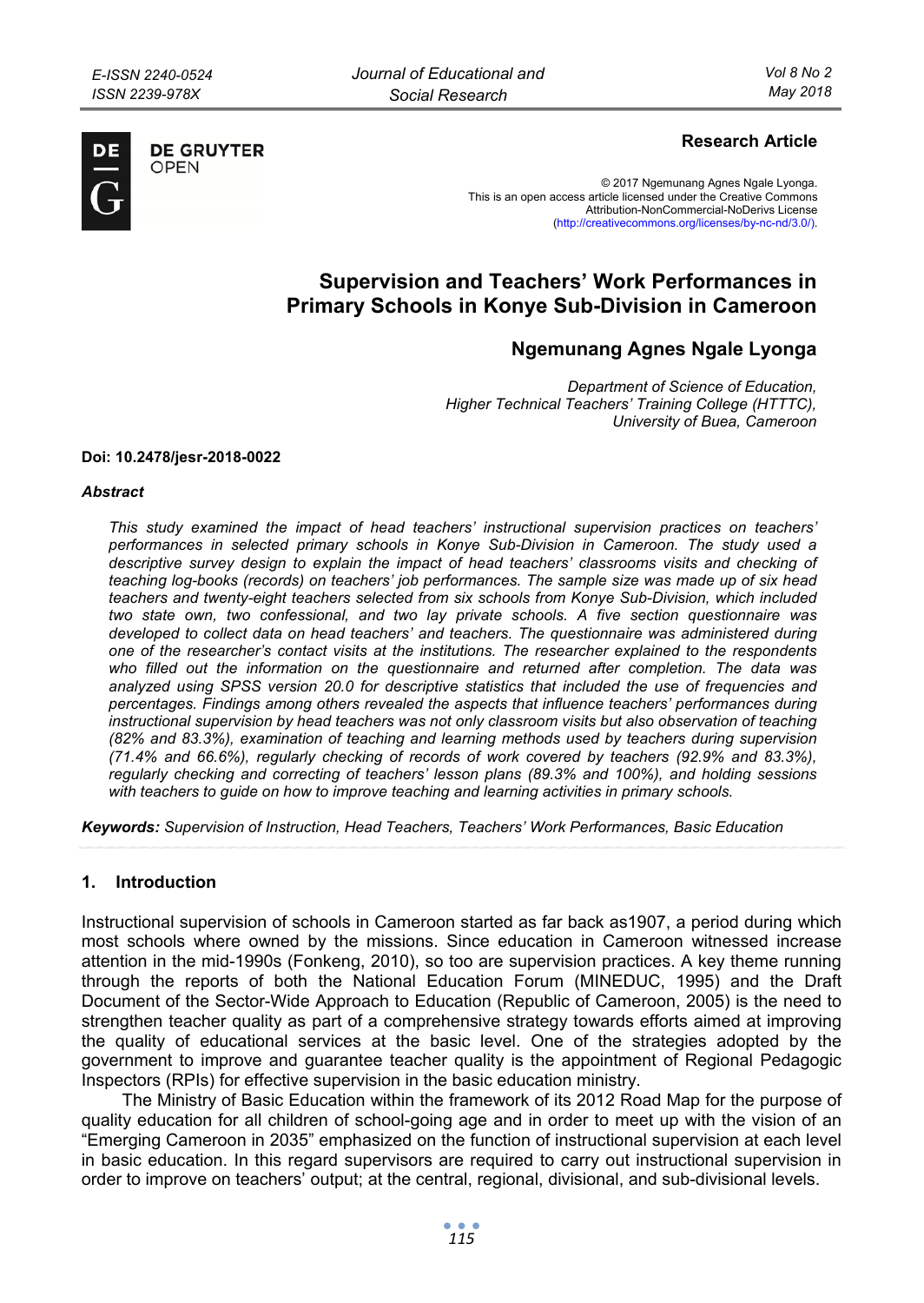| E-ISSN 2240-0524 | Journal of Educational and | Vol 8 No 2 |
|------------------|----------------------------|------------|
| ISSN 2239-978X   | Social Research            | Mav 2018   |

Supervision of instruction is an important activity in promoting effective teaching and learning in schools. It is focused towards the improvement of instruction and professional development of teachers (Acheson, 1987). One of the major functions of a head teacher is supervision of instruction. According to Sullivan and Glanz (2000a, 2000b) the inadequate supervision of instruction by head teachers causes a lot of laxity amongst teachers in their work environment. Such laxity among teachers most often results to poor performances from pupils during examinations which might lead to the development of low self-esteem and they might end up as school dropouts at a very early stage in schooling. It is against this backdrop that this research sought to examine the influence of head teachers' instructional supervision practices on teachers' performances in Konye sub-division; a sub-division that have registered relatively high rates of failure in national basic examinations – the Cameroon Government Common Entrance and First School Leaving Certificate Examinations (Meme Regional Delegation of Education, 2016).

#### **2. Literature Review**

### *2.1 The Concept of Supervision in Education*

Supervision in education, according to some researchers (Mohanty, 2008; Marecho, 2012; Panigrahi, 2012; Thakral, 2015) still carries the same old meaning and general concept as in Douglass and Bent's (1953) definition which means "to oversee, to superintend or to guide and to stimulate the activities of others, with a view of their improvement". The concept can be applied to either academic and administrative functions (Mohanty, 2008) of school heads, school administrators, educational administrators, or those who manage education at various levels or sectors. In a school setting, there are consisting differences between the academic and administrative functions of supervision. Whereas the academic aims of supervision include tasks such as: monitoring of instruction, guiding teachers to improve the teaching and learning process, assessment of students' learning outcomes, evaluating goals of programs, and many others, the administrative goals of supervision aimed at proper management of the school facilities and resources (Thakral, 2015).

Researchers (Wiles & Bondi, 1996; Glickman, Gordon, & Ross, 1998; Sergiovanni & Starratt, 2002; Zepeda, 2007, etc) have redefined supervision as that dimension or phase of educational administration which is concerned in improving effectiveness. Supervision in education is regarded as a service to teachers and learners both as individuals and groups. It is regarded as a means of offering specialized help in improving instruction. Thus, since the main aims of supervision of instruction are to provide best practices in the teaching-learning process, to control and improve quality of learning by increasing academic achievement of learners, it is important to note that feedback from instructional supervision practices is used to help teachers obtain and apply modern teaching methods, innovations and technology in and out of their classrooms. Moreover, feedback from instructional supervision practices would also help teachers improve their work performances and enhance their professional growth and career development (Tshabalala, 2013; Wambui, 2015).

The evolution of supervision of instruction from the American "inspection and control model to humanistic and collegial model" (Moswela, 2010) has brought about the changing concept of supervision. According to Thakral (2015), this changing history of supervision is characterized by seven models: Inspection, social efficiency, democratic, scientific, leadership, and clinical supervision which constitute the "history of instructional supervision" or the "history of school supervision". Whatever the model involved, it is important that supervision of instruction accomplished instructional tasks that were set-up to be accomplished and also help provide concrete/tangible feedback to teachers on how to incorporate those instructional tasks in their teaching-learning methods for quality education. Therefore, instructional supervisors must be familiar with aspects of effective teaching and learning in school systems and the procedures for improvement (Acheson, 1987; Frazer, 2001; Gerumi, 2003; Archibong, 2012). The supervisor should also be able to detect the absence of such effective teaching and learning behaviors in schools for improvement of student learning outcomes and quality assurance in education. Thus, the role of instructional supervision in academic achievement and student success cannot be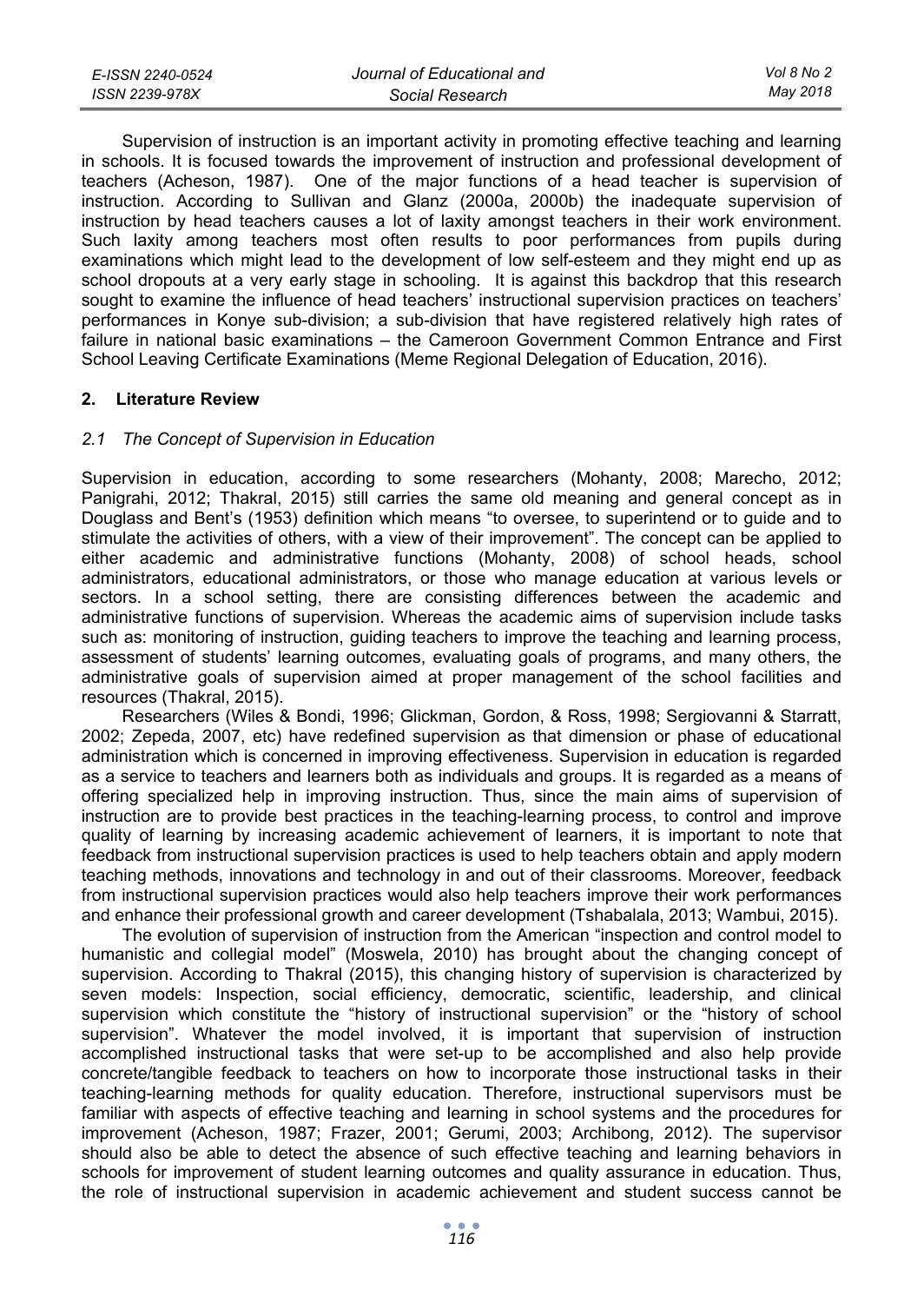overlooked (Musungu & Nasongo, 2008).

However, educational administrators (including head teachers at the level of primary education) as supervisors are also charged with pedagogic, administrative, social, financial, and functions of schools (Acheson, 1987; Mbua 2003). Not only do (instructional) supervisors correct, direct, and assist teachers in the teaching and learning process in schools in order to improve student learning and success rates, they are also expected to promote teachers' professional growth and career enhancement through supervisory duties (Tshabalala, 2013). As it is found in the literature, the rationale for instructional supervision is to ensure quality in education and to promote teachers' professional growth which in returns yields higher academic achievements and increase success rates of learners with competencies and skills (Blasé & Blasé, 1999; Sergiovanni & Starratt, 2002; Sullivan & Glanz, 2000; Mohammed, 2014).

The ultimate aim of educational supervision is to improve on instruction in order to provide quality and better education (Nolan, 2004). In supervision, the supervisor need to seek the buy-in, cooperation, and collaboration of those being supervised. Such cooperation is aimed at assisting supervisors in becoming successful in performing their supervisory tasks. Supervision involve the practice of monitoring work performances of teachers and providing feedback by using benefiting and suitable strategies that enable correction of weaknesses in classroom practices in order to encourage professional growth and better the flow of quality educational activities and services. School supervision is therefore a necessary process which entails a combination of activities concerning the teaching and learning process of a school for the improvement of teaching-learning quality in a school system (Habimana, 2008; Gongera, 2013).

Wiles and Bondi (2002) mentioned that supervision as a process is facilitated by leadership through which teachers get help in counseling, planning, and talking with each other about how to improve the teaching-learning situation in school. It entails leadership, communication, curriculum development, capital development and a dynamic cooperative enterprise between instructional supervisors and teachers. Therefore for many educators, the purpose of supervision in education is to improve teaching-learning activities in schools known as "supervision of instruction" (Mohanty, 2008; Thakral, 2015). Though other necessary and important goals of supervision maybe to help teachers improve in their work performances and also for providing vital ethical, career enhancement, and professional leadership (Southworth, 2002; Nolan & Hoover, 2004; Zepeda, 2007), the primary goal of supervision of instruction is to instigate best practices in the teachinglearning process in order to increase the learning outcomes of students through high academic achievements and high success rates. Therefore, the importance and significance of supervision in education and in teachers' work performances and professional growth cannot be overlooked as indicated in the literature (Blasé & Blasé, 1998; Sullivan & Glanz, 2000; Sergiovanni & Starratt, 2002; Glatthorn, 2007; Tshabalala, 2013).

The principles of supervision indicates very clearly that schools cannot function effectively as learning organizations when teachers are unable to realize their key role and full potentials in the teaching-learning process and also effective teaching-learning may not occur if adequate and regular supervision is lacking. Thus, supervision helps in assessing the school not only in the dimension of improving instruction but also in identifying some of the school's most urgent needs for quality control and assurance in classroom practices (Mgbodille, 1996; Sergiovani & Starratt, 2002; Wambui, 2015). Apart from quality assurance in classroom practices, effective supervision also provides a guide for teacher's career and professional development. By assessing teachers' work performances through supervision, teachers' become aware of their weaknesses and strengths and seek ways of self-improvement based on tangible criteria and constructive feedback mechanism provided by supervision practices. Supervision practices need to provide immediate feedback and tangible ways on how to assist a teacher perform better in the teaching-learning process and support his/her professional development. At such, effective supervision therefore helps teachers to improve in their work performances, develop the ability and confidence they need in classroom practices, ensure professional growth and teacher quality.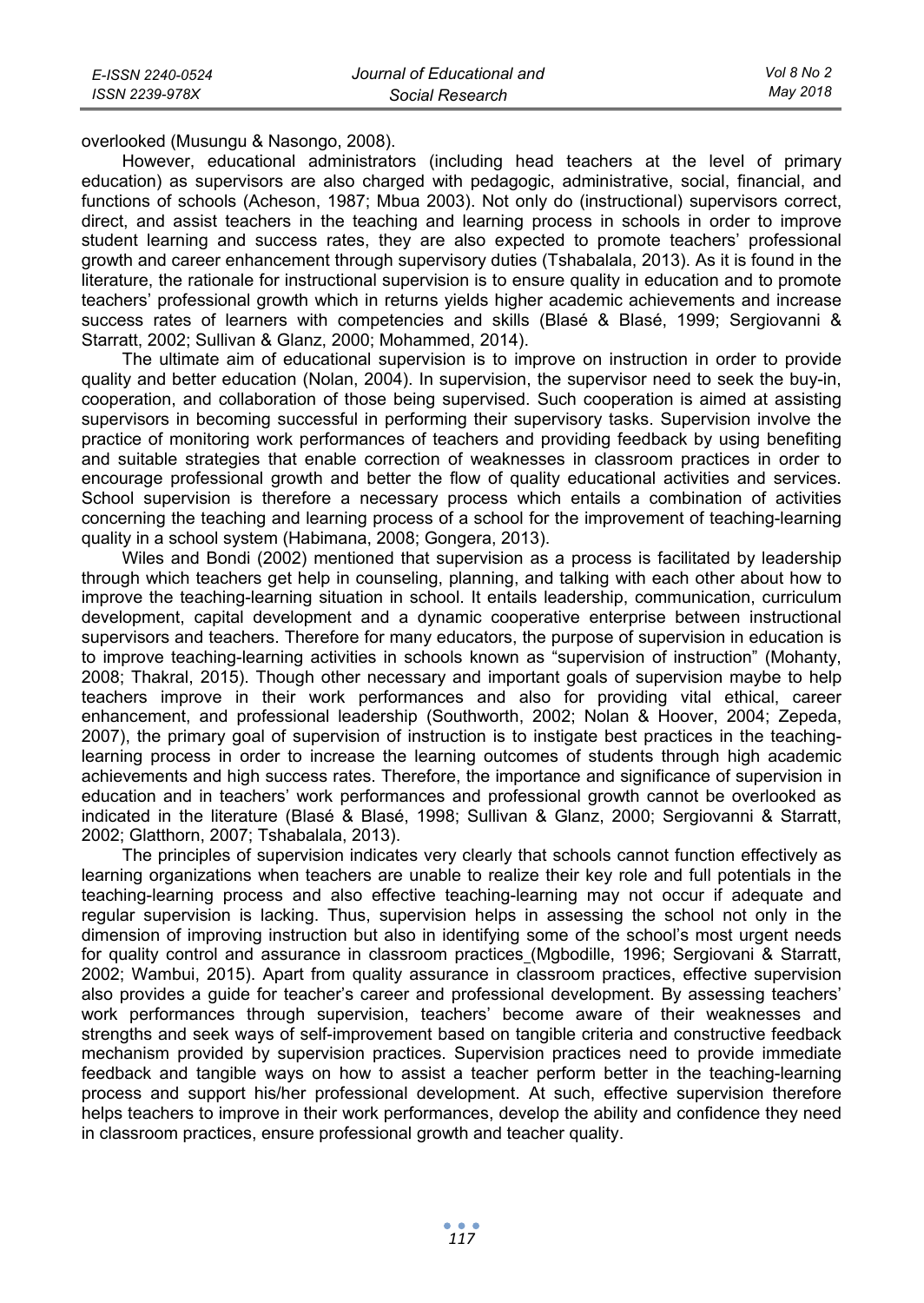### *2.2 Purpose of Study*

The purpose of this study was to examine the impact of head teacher's instructional supervision practices on teacher's performances in Konye Sub-Division. Pertaining to head teachers' instructional supervision practices, the study was limited to the following supervision practices: classroom visitations and checking of records; which are important aspects for helping teachers make use of feedback in order to enhance teaching/learning and professional growth.

### *2.3 Study Context and Selection of Schools*

Konye Sub-Division is found in Meme Division in the South West Region of Cameroon. The Sub-Division has a total of 61 primary schools and 143 teachers (Department of Statistics and School Map, Meme Divisional Delegation of Basic Education, 2016). These schools are divided into four educational zones for the purpose of this study. Out of the four educational zones, two were purposely selected for the study due to accessibility to these educational zones (Ikiliwindi and Konye central educational zones).

Out of a total number of 61 primary schools in Konye Sub-Division, six schools were selected from Konye Sub-Division, which included: Two state own, two confessional and two lay private schools. The schools were: G.S Ikiliwindi and G.S Konye for public schools; C.S Ikiliwindi and FUGOPANS Konye for confessional schools; and Standard Bilingual Konye and Lydia Bilingual Diongo for lay-private primary schools in Ikiliwindi and Konye central educational zones.

| <b>Educational</b><br>zones | Type of<br>school | Name of<br>school     | Number of<br>teachers | Number of<br>head teachers |
|-----------------------------|-------------------|-----------------------|-----------------------|----------------------------|
| Ikiliwindi                  | <b>Public</b>     | G.S Ikiliwindi        | 05                    | 01                         |
| Konye                       |                   | G.S Konye             | 05                    | 01                         |
| Ikiliwindi                  | Confessional      | C.S Ikiliwindi        | 06                    | 01                         |
| Konye                       |                   | <b>FUGOPANS Konye</b> | 06                    | 01                         |
| Ikiliwindi Zone             | Lay private       | Lydia Diongo          | 03                    | 01                         |
| Konye Central               |                   | <b>Standard Konye</b> | 04                    | 01                         |
|                             | Total             |                       | 28                    | 06                         |

**Table 1:** General characteristics of participating schools

**Source:** Divisional Delegation of Basic Education Meme – 2016/2017 Academic Year

The sample size was made up of 06 head teachers and 28 teachers selected from six schools from both Ikiliwindi and Konye educational zones. These include: G.S Konye, C.S Ikiliwindi, FUGOPANS Konye, Standard Bilingual School Konye, Lydia Bilingual Diongo and G.S Ikiliwindi as shown on Table 1. All the teachers and Head Teachers in the schools were purposely chosen in order to have a comprehensive overview of their opinions regarding the influence of head teachers' instructional supervision practices on the teachers 'performances (teaching/learning process in their work environment) in Konye Sub-Division.

### **3. Research Methodology**

### *3.1 Data Collection Method*

A questionnaire was used for gathering data concerning head teachers' influence on instructional supervision practices on teachers' performances (teaching/learning process in their work environment) and also to get teachers' perceptions and feelings of the head teachers visits into their classes. The questionnaire was divided into 5 sections, with section one containing items on respondents' demographic characteristics such as sex, age, name of institution, duration as head teacher, professional experience and educational qualification for head teachers and teachers. The other sections contained items pertaining to teachers' and head teachers' perceptions of classroom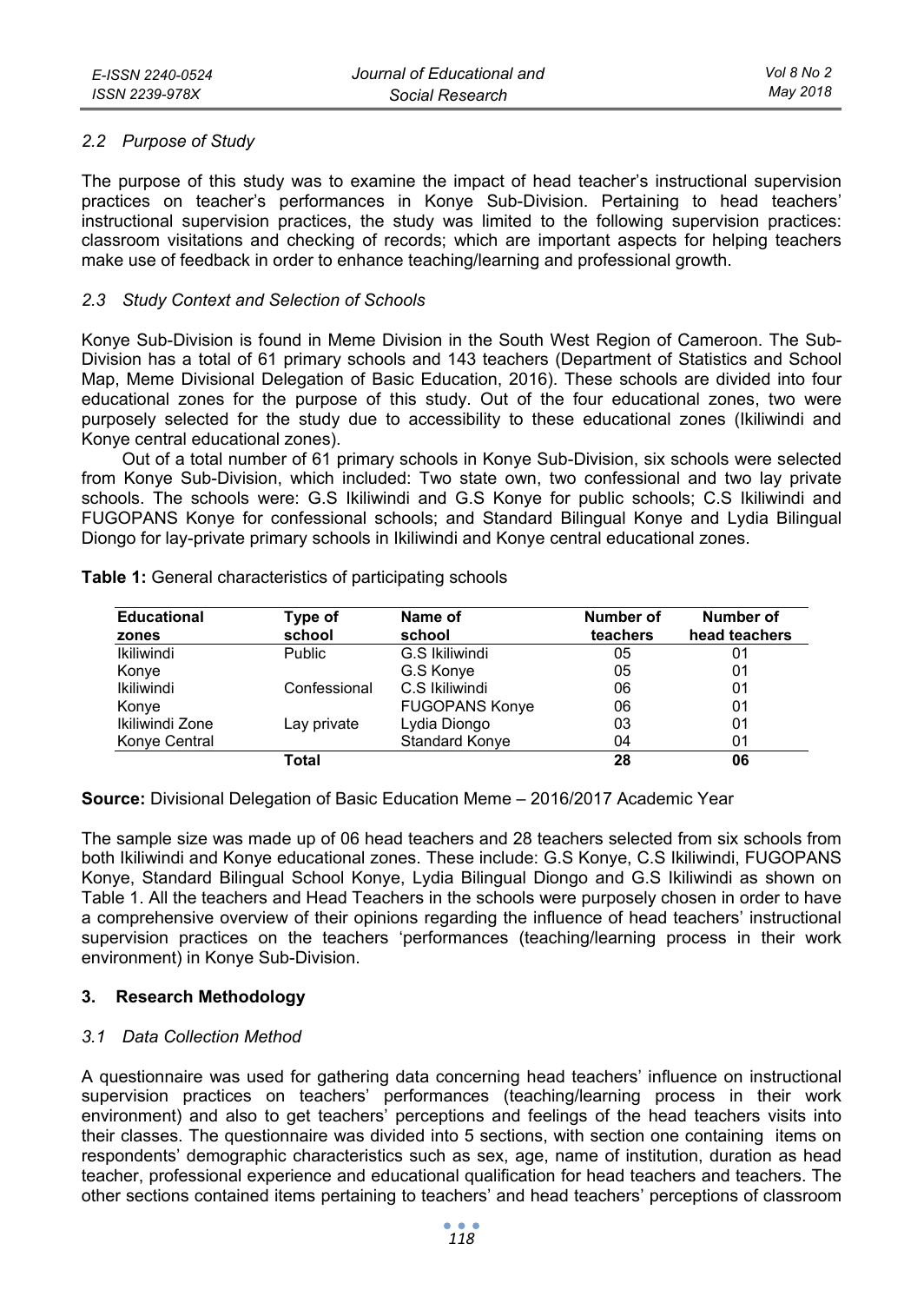| E-ISSN 2240-0524 | Journal of Educational and | Vol 8 No 2 |
|------------------|----------------------------|------------|
| ISSN 2239-978X   | Social Research            | Mav 2018   |

visits and checking of teachers' work records by head teachers.

A total of 24 items were grouped by constructs to represents the goals of the study: head teachers' instructional supervision practices; limited to two supervision practices: classroom visitations and checking of teaching records (log-books) by head teachers. The demographic constructs asked respondents' basic characteristics such as gender, age, longevity in service, and educational qualifications. Apart from section one which contained demographic items, the response options for all the other items on the questionnaire consisted of a four-point likert scale: Strongly Agree (SA), Agree (A), Disagree (D), and Strongly Disagree (SD). The items were pilot tested with 3 teachers and one head teacher for clarity and restructuring.

Contact visits to meet with head teachers and teachers to explain to them the purpose of the study and seek consent were made. The questionnaire was administered by taking them to the institutions and explaining to the respondents. Each respondent was required to fill out the information in the questionnaire and they were collected after completion. Issues of confidentiality were raised and discussed with participants. The data was coded and analyzed using Statistical Package for Social Sciences (SPSS) V.20.0. Quantitative data derived from the demographic section of the questionnaires from close-ended questions was analyzed using descriptive statistics that included the use of frequencies and percentages.

#### *3.2 Demographics of Participants*

Twenty-eight teachers and 6 head teachers of the six selected primary schools filled out two different questionnaires: one for the 6 head-teachers and another for the 28 teachers, involving a total of 34 participants in the study. Table 2 below shows demographic characteristics of the 28 teachers and 06 head teachers who participated in the study.

| <b>Characteristic</b> | Category       |                 | Frequency            |                 | Percentages (%)      |
|-----------------------|----------------|-----------------|----------------------|-----------------|----------------------|
|                       |                | <b>Teachers</b> | <b>Head Teachers</b> | <b>Teachers</b> | <b>Head Teachers</b> |
|                       | Male           |                 |                      | 25.0            | 16.7                 |
| Gender                | Female         | 21              | 5                    | 75.0            | 83.3                 |
|                       | Total          | 28              | 6                    | 100             | 100                  |
|                       | $21-30$ years  | 12              | 2                    | 42.9            | 33.3                 |
|                       | 31-40 years    | 10              | 3                    | 35.7            | 50                   |
| Age                   | 41-50 years    | 5               |                      | 17.9            | 16.7                 |
|                       | Over 50 years  |                 |                      | 3.6             | 00                   |
|                       | Total          | 28              | 6                    | 100             | 100                  |
|                       | 1-5 years      | 15              |                      | 53.6            | 33.3                 |
|                       | 6-10 years     | 10              | 2                    | 35.7            | 33.3                 |
| Longevity             | 11-15 years    | 2               |                      | 7.1             | 16.7                 |
|                       | Over 16 years  |                 |                      | 3.6             | 167                  |
|                       | Total          | 28              |                      | 100             | 100                  |
|                       | M.ED           |                 |                      | 3.6             | 16.7                 |
|                       | B.ED           | 4               |                      | 14.3            | 33.3                 |
| Qualification         | <b>CAPIEMP</b> | 18              | 3                    | 64.3            | 50                   |
|                       | Others         | 5               | 0                    | 17.9            | 00                   |
|                       | Total          | 28              | 06                   | 100             | 100                  |

**Table 2:** Demographic Characteristics of Study Participants

As shown in Table 2, of the 28 teachers and 6 head teachers who participated in the study, 7 (25%) of the teachers and 1(16.7%) of the head teachers were males, while 21 (75%) of the teachers and 5(83.3%) head teachers were females respectively. Also, 12 (42.9%) of these teachers and 2(33.3%) of the head teachers fall between the age range of 21-30 years old, 10 (35.7%) of the teachers and 3 (50%) of the head teachers were between the age range of 31-40 years, 5 (17.9%) of teachers and 1 (16.7%) head teacher were between the age range of 41-50 years and 1 (3.6%) teacher was in the age range of over 50 years old. Among the participants, 15 (53.6%) teachers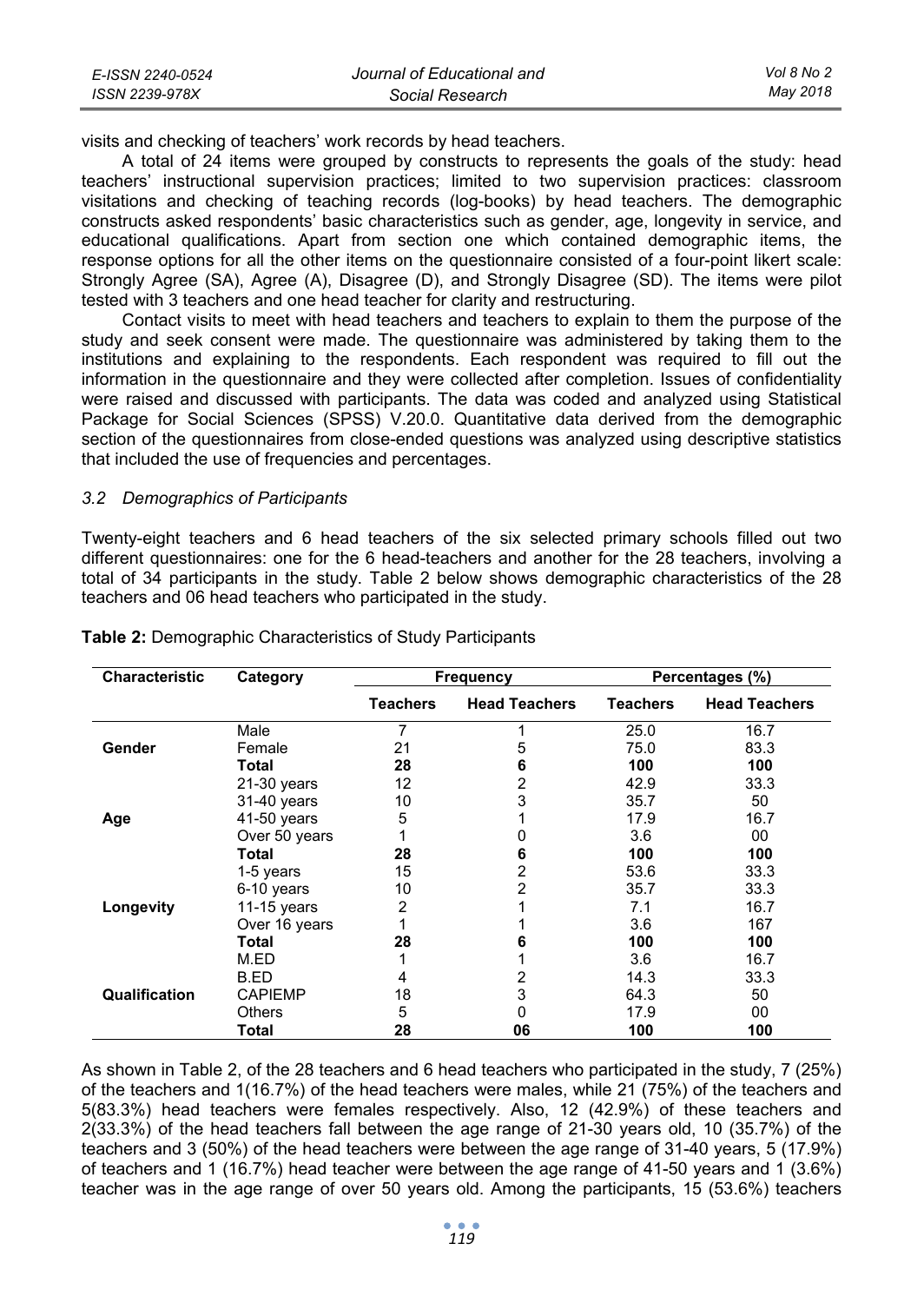| E-ISSN 2240-0524 | Journal of Educational and | Vol 8 No 2 |
|------------------|----------------------------|------------|
| ISSN 2239-978X   | Social Research            | May 2018   |

and 2 (33.3%) head teachers had 1 to 5 years of experience in Konye Sub-Division, 10 (35.7%) teachers and 2 (33.3%) head teachers had 6 to 10 years, 2 (7.1%) of teachers and 1 (16.7%) head teacher had 11 to 15 years and 1 (3.6%) teacher and 1(16.7%) head teacher had over 16 years of longevity respectively in the Konye Sub-Division. It means that teachers in the area are relatively new in the profession. Moreover, of the respondents, 1 (3.6%) teacher and 1 (16.7%) head teacher had a Masters in Education (M.ED), 4 (14.3%) teachers and 2 (33.3%) head teachers had a Bachelors in Education (B.ED), 18 (64.3%) teachers and 3(50%) head teachers had a CAPIEMP and 5 (17.9%) of teachers had other unspecified certificates.

#### **4. Findings and Discussions**

To determine the influence of head teachers' instructional supervision practices on teachers' performances, teachers were asked to indicate their perceptions of head teachers' classroom visits on their teaching/learning performances as presented on the survey items on Table 3. The results revealed that more than half of the teachers (64.3%) strongly agreed and agreed that head teachers occasionally visits learning sessions in classroom, while (35.7%) disagreed. During supervision visits by head teachers, many teachers (75.0%) strongly agreed and agreed that head teachers checked the pupils' assignment and continuous assignment papers to ensure corrections are effected regularly; whereas (25%) of teachers indicated they disagree. Moreover, (71.4%) of teachers noted that head teachers examined the teaching/learning methods which they used in their classrooms, while (28.6%) disagreed and strongly disagreed.

**Table 3:** Teachers' Responses on the Impact of Head Teachers' Classrooms Visit on Teachers' Performances in Konye Sub-Division

| Item                                                                                                 | Strongly<br>Agree | Agree            | <b>Disagree</b> | <b>Strongly</b><br><b>Disagree</b> | Total          |
|------------------------------------------------------------------------------------------------------|-------------------|------------------|-----------------|------------------------------------|----------------|
| The head teachers visits learning sessions in Classroom                                              | 11 (39.3%)        | 7(25%)           | 7(25%)          | 3(10.7%)                           | 28             |
| <b>TOTAL</b>                                                                                         | 64.3%             |                  |                 | 35.7%                              | (100%)<br>100% |
| The head teacher checks on pupil's assignment and<br>continuous assessment scripts to ensure regular | 5(17.9%)          | 16<br>$(57.1\%)$ | 7(25%)          | $0(00\%)$                          | 28<br>(100%)   |
| corrections takes place.<br><b>TOTAL</b>                                                             | 75.0%             |                  |                 | 25%                                | 100%           |
| The head teacher examines the teaching/learning<br>methods used by the teacher in the classroom      | 11 (39.2%)        | $9(32.1\%)$      | 5<br>(17.9%)    | 3(10.7%)                           | 28<br>(100%)   |
| <b>TOTAL</b>                                                                                         | 71.4%             |                  |                 | 28.6%                              | 100%           |
| The head teacher observes my teaching when he visits<br>my class.                                    | $8(28.6\%)$       | 15<br>$(53.6\%)$ | 3<br>(10.7%)    | $2(7.1\%)$                         | 28<br>(100%)   |
| <b>TOTAL</b>                                                                                         | 82.2%             |                  |                 | 17.8%                              | 100%           |
| Classroom visitation by head teacher helps to enhance                                                | $8(28.6\%)$       | 14 (50%)         | 3               | 3(10.7%)                           | 28             |
| my teaching.                                                                                         |                   |                  | (10.7%)         |                                    | (100%)         |
| <b>TOTAL</b>                                                                                         | 78.6%             |                  |                 | 21.4%                              | 100%           |

Majority of the teachers (82.2%) strongly agreed and agreed that head teachers observed their teaching lessons during classroom visits, while (17.8%) disagreed and strongly disagreed. Finally, (78.6%) of the teachers strongly agreed and agreed that head teachers' classroom visits help to enhance their teaching while (21.4%) disagreed and strongly disagreed that classroom visits enhance their teaching process.

In order to examine the influence of head teachers' instructional supervision practices on teachers' performance, the study looked at how frequent head teachers' classroom visits influences teachers' performance. The next set of items had to do with head teachers' perceptions of the impact of their classroom visits on teachers' performances. The same items were readjusted to target head teachers perceptions. Majority of the head teachers (83.3%) strongly agreed and agreed that they visits learning sessions in classrooms, while (16.7%) disagreed. Moreover, half the population of head teachers who visit classroom learning sessions (50%) strongly agreed and agreed that they check pupils' assignments and continuous assessment papers to ensure regular corrections take place during their classroom visits; whereas another half (50%) of head teachers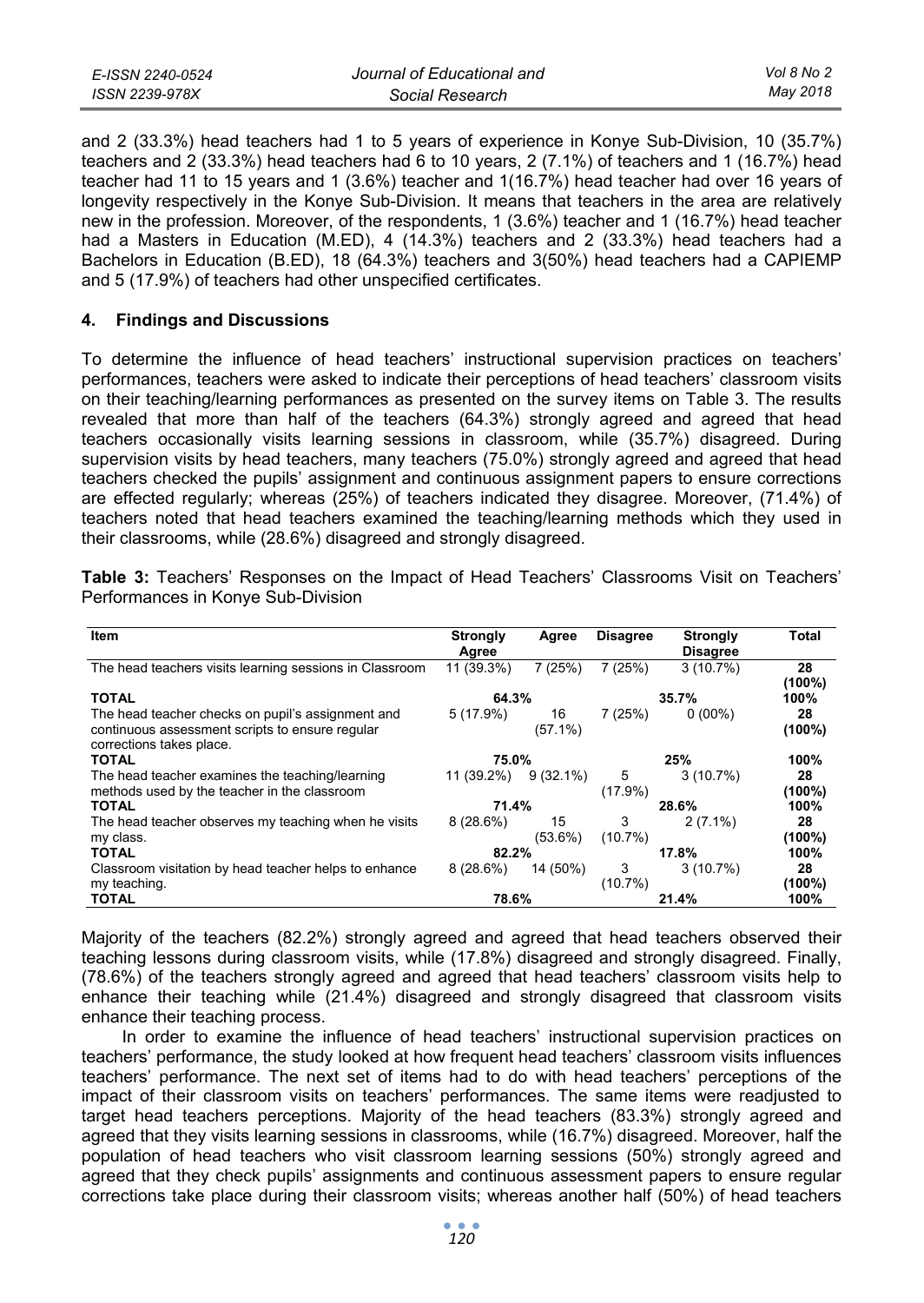do not check pupils' assessment papers or books during their visits.

**Table 4:** Head Teachers' response on the impact of head teachers' classroom visit on Teachers' performances in Konye Sub-Division.

| Item                                           | <b>Strongly Agree</b> | Agree       | <b>Disagree</b> | <b>Strongly Disagree</b> | Total      |
|------------------------------------------------|-----------------------|-------------|-----------------|--------------------------|------------|
| I visit teachers learning sessions in the      | $2(33.3\%)$           | $3(50\%)$   | 1(16.7%)        | $0(00\%)$                | $6(100\%)$ |
| Classroom.                                     |                       |             |                 |                          |            |
| <b>TOTAL</b>                                   | 83.3%                 |             |                 | 16.7%                    | 100%       |
| I do take out time to check on pupil's         | $2(33.3\%)$           | 1(16.7%)    | $3(50\%)$       | $0(00\%)$                | $6(100\%)$ |
| assignment and continuous assessment scripts   |                       |             |                 |                          |            |
| to ensure regular corrections take place.      |                       |             |                 |                          |            |
| <b>TOTAL</b>                                   | 50%                   |             |                 | 50%                      | 100%       |
| I examines the teaching/ learning aids used by | $2(33.3\%)$           | $2(33.3\%)$ | $2(33.3\%)$     | $0(00\%)$                | $6(100\%)$ |
| the teacher in the classroom                   |                       |             |                 |                          |            |
| <b>TOTAL</b>                                   | 66.6%                 |             |                 | 33.4%                    | 100%       |
| I do observe my teachers teaching when I visit | $1(33.3\%)$           | $3(50\%)$   | 2(16.7%)        | $0(00\%)$                | $6(100\%)$ |
| them in class.                                 |                       |             |                 |                          |            |
| <b>TOTAL</b>                                   | 83.3%                 |             |                 | 16.7%                    | 100%       |
| Classroom visitation by head teacher helps to  | $2(33.3\%)$           | $2(33.3\%)$ | 1(16.7%)        | 1(16.7%)                 | $6(100\%)$ |
| enhance teaching and monitoring the            |                       |             |                 |                          |            |
| teaching/learning process.                     |                       |             |                 |                          |            |
| <b>TOTAL</b>                                   | 66.6%                 |             |                 | 33.4%                    | 100%       |

More than half (66.6%) of head teachers noted that head teachers examined the teaching/learning aids used by teachers in their classrooms, while (33.4%) are disagreed. Majority of the head teachers (83.3%) strongly agreed and agreed that they observed teachers teach during their classroom visits, while (16.3%) disagreed. More than half (66.6%) of head teachers' strongly agreed and agreed that their classroom visits and observation help teachers to enhance their teaching process; whereas 33.4% disagreed.

**Table 5:** Teachers' responses on checking of records by head teachers and its impact on teachers' performances in Konye Sub-Division

| Item                                                             | <b>Strongly Agree</b> | Agree                | <b>Disagree</b> | <b>Strongly Disagree</b> | Total     |
|------------------------------------------------------------------|-----------------------|----------------------|-----------------|--------------------------|-----------|
| The head teacher monitors the preparation                        | 14 (50%)              | 10 (35.7%)           | 3(10.7%)        | $1(3.6\%)$               | 28 (100%) |
| of school timetable                                              |                       |                      |                 |                          |           |
| <b>TOTAL</b>                                                     | 84.7%                 |                      |                 | 14.3%                    | 100%      |
| The head teacher checks on records of<br>work covered            | 19 (67.9%)            | 7(25%)               | 1(3.55%)        | 1(3.55%)                 | 28 (100%) |
| <b>TOTAL</b>                                                     | 92.9%                 |                      |                 | 7.1%                     | 100%      |
| The head teacher checks and corrects<br>teachers' lesson notes.  | 21 (85.7%)            | $1(3.6\%)$           | $1(3.6\%)$      | $2(7.1\%)$               | 28 (100%) |
| <b>TOTAL</b>                                                     | 89.3%                 |                      |                 | 10.7%                    | 100%      |
| The head teacher observes and corrects<br>teacher's lesson plan. | 18 (64.2%)            | $6(21.4\%)$          | $1(3.6\%)$      | $3(10.7\%)$              | 28 (100%) |
| <b>TOTAL</b>                                                     | 85.7%                 |                      |                 | 14.3%                    | 100%      |
| The head teacher holds sessions with                             | 13 (46.4%)            | 10 (35.7%) 3 (10.7%) |                 | $2(7.1\%)$               | 28 (100%) |
| teachers and quides them on lesson notes<br>writing.             |                       |                      |                 |                          |           |
| <b>TOTAL</b>                                                     | 82.1%                 |                      |                 | 17.9%                    | 100%      |

The last set of items on the questionnaire was asked to get teachers and head teachers' perceptions on whether checking of records by head teachers influence on teachers' performances in teaching/learning process. Table 5, shows various frequencies and percentages on the effect of checking of work records by head teachers on teachers' performances in Konye Sub-Division. The results show that majority (84.7%) of teachers strongly agreed and agreed that head teachers monitors the preparation of school timetable, while (14.3%) disagreed and strongly disagreed. A large majority of teachers (92.9%) strongly agreed and agreed that head teachers checked records of work covered, while (7.1%) of teachers disagreed. Majority of the teachers (85.7%) strongly agreed and agreed that head teachers not only checks and corrects teachers lesson plans and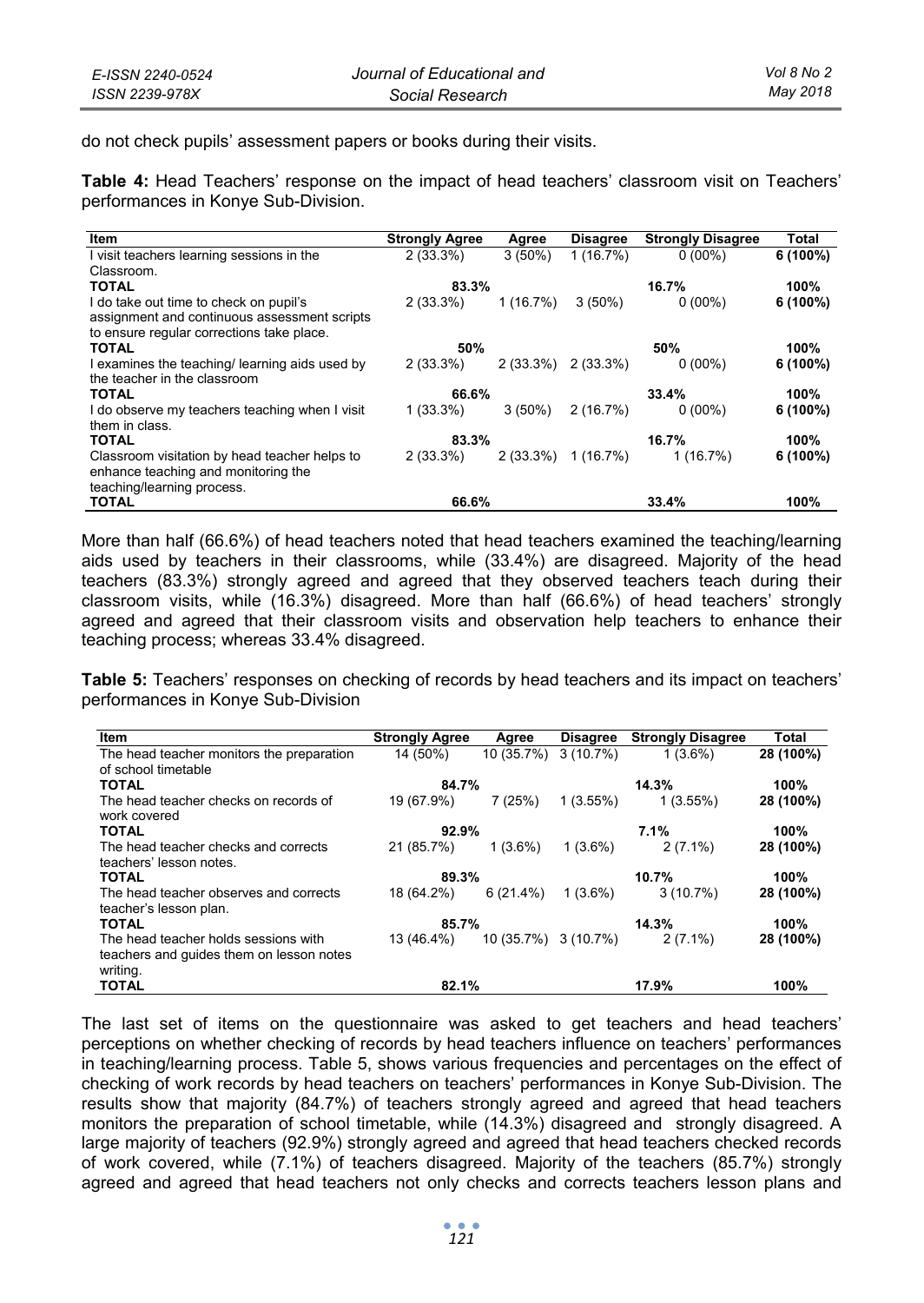| E-ISSN 2240-0524 | Journal of Educational and | Vol 8 No 2 |
|------------------|----------------------------|------------|
| ISSN 2239-978X   | Social Research            | May 2018   |

notes but they also observe how it is being used in class; whereas (14.3%) disagreed and strongly disagreed. When it concerns head teachers hold sessions with teachers and guides them on lesson notes writing, many teachers (82.1%) responded positively – strongly agreed and agreed, while others (17.9%) disagreed and strongly disagreed.

The final section of the instrument was made up of items to get perceptions of head-teachers on whether checking of teachers' records by them has an impact on teachers' work performances. The same set of items that were asked for teachers were re-adjusted to also get head teachers' perceptions.

**Table 6.** Head-Teachers' response on checking of records by head teachers and its impact on teachers' performances in Konye Sub-Division

| Item                                                                                                                  | <b>Strongly Agree</b> | Agree       | <b>Disagree</b>       | <b>Strongly Disagree</b> | Total      |
|-----------------------------------------------------------------------------------------------------------------------|-----------------------|-------------|-----------------------|--------------------------|------------|
| I monitor the preparation of school                                                                                   | $2(33.3\%)$           | $2(33.3\%)$ | 1(16.7%)              | 1(16.7%)                 | $6(100\%)$ |
| timetable                                                                                                             |                       |             |                       |                          |            |
| <b>TOTAL</b>                                                                                                          | 66.6%                 |             |                       | 33.4%                    | 100%       |
| I regularly check on record booklets to find<br>out the amount of work covered.                                       | $4(66.6\%)$           |             | $1(16.7\%)$ 1 (16.7%) | $0(00\%)$                | $6(100\%)$ |
| <b>TOTAL</b>                                                                                                          | 83.3%                 |             |                       | 16.7%                    | 100%       |
| I do check and corrects teachers' lesson<br>notes and plans.                                                          | $4(66.6\%)$           | $2(33.4\%)$ | $0(00\%)$             | $0(00\%)$                | $6(100\%)$ |
| <b>TOTAL</b>                                                                                                          | 100%                  |             |                       | 00%                      | 100%       |
| The head teacher holds sessions with<br>teachers and quides them on lesson notes<br>writing.                          | $2(33.3\%)$           |             | 2 (33.3%) 2 (33.3%)   | $0(00\%)$                | $6(100\%)$ |
| <b>TOTAL</b>                                                                                                          | 66.6%                 |             |                       | 33.3%                    | 100%       |
| The checking of records aid in the provision<br>of feedback to teachers and has an<br>influence on their performance. | $3(50\%)$             | $2(33.3\%)$ | $0(00\%)$             | 1(16.7%)                 | $6(100\%)$ |
| <b>TOTAL</b>                                                                                                          | 83.3%                 |             |                       | 16.7%                    | 100%       |

As presented on Table 6, the results revealed that most of the head teachers (66.6%) considered that head teachers' monitors the preparation of school timetable, while (33.4%) disagreed or strongly disagreed. Majority of the head teachers (83.3%) strongly agreed and agreed that they regularly check teachers' records books, while (16.7%) disagreed. All head-teachers who participated in the study (100%) strongly agreed and agreed that they check and correct teachers' lesson plans and teaching notes. Asked if head teachers hold sessions with teachers and guides them on writing lesson notes, (66.6%) of teachers responded positively by strongly agreeing; while (33.4%) disagreed. Finally, majority of head-teachers (83.3%) strongly agreed and agreed that checking of teaching records helps in providing feedback to teachers to improve on their teaching/learning methods; while 16.7% strongly disagreed.

### **5. Discussion of Findings**

Participants of the study, both teachers and head teachers strongly agreed (78.6% and 66.6%) that head teachers' classroom visits help enhance teaching. Findings of the study further revealed that important aspects that influence teachers' performances during instructional supervision by head teachers were the observation of teaching by head teachers (82.2% and 83.3%) and the examination of the teaching/learning methods used by teachers during supervision (71.4% and 66.6%). Therefore, by visiting learning sessions, observing teachers teaching, and examining the teaching/learning methods used by teachers, head teachers' supervision practices positively influence and enhance teachers' work performances.

As the frequencies and percentages indicated, teachers and head teachers highly perceive the checking of records by head teachers has having a positive influence on teachers' work performances. These results indicate that head teachers who participated in this study regularly checks and corrects teachers' lesson plans and notes (89.3% and 100%), regular checking records of work covered by teachers (92.9% and 83.3%) and conducting a number of activities such as: monitoring the preparation of school timetable (84.7% and 66.6%); observes and corrects teachers'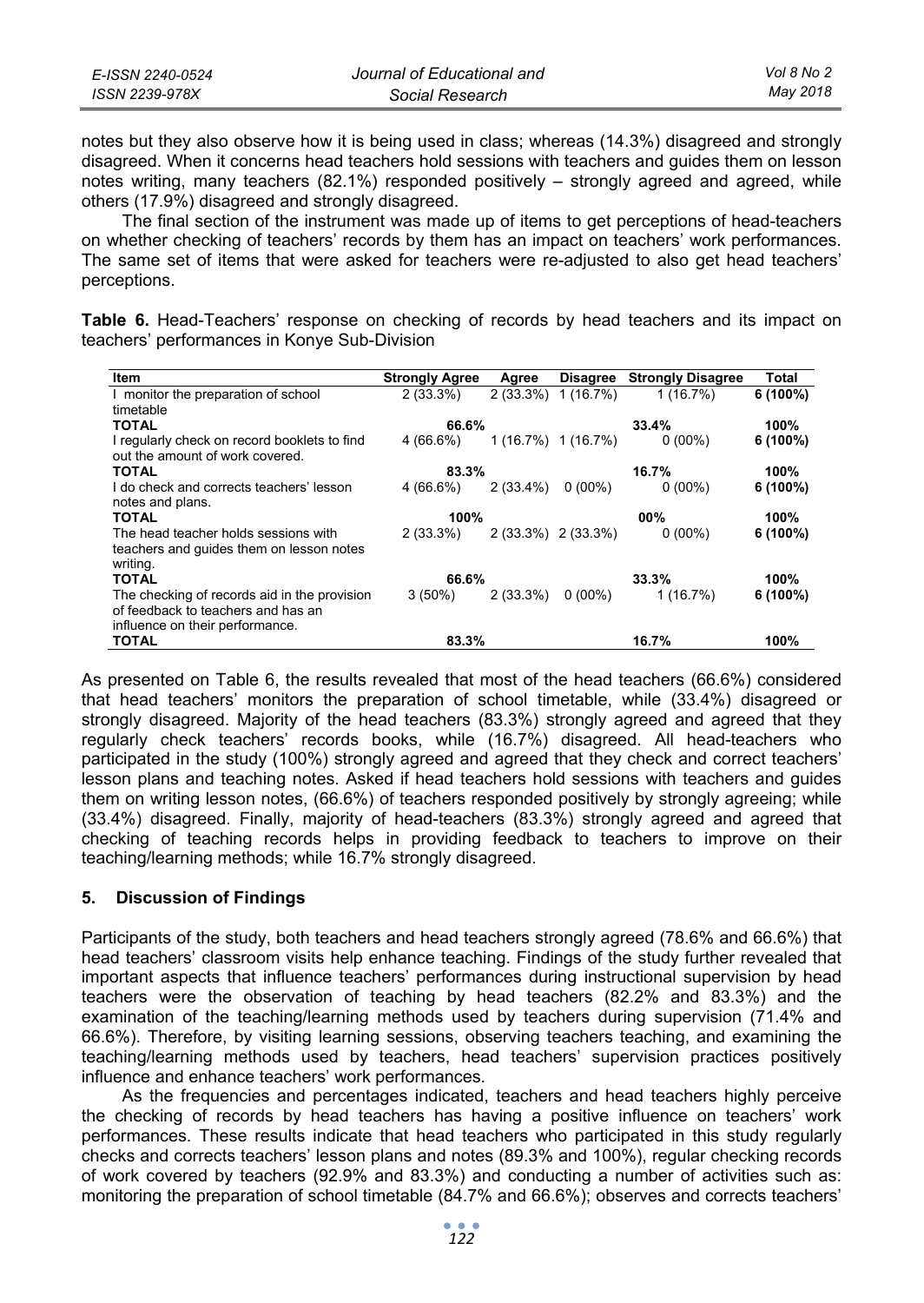lesson plan (85.7% and 100%); and holding sessions with teachers to guides them on writing lesson. Classroom visits by head teachers, enables monitoring of classroom activities such as: checking class records, guides teaching and enables intervention which can positively influence teachers work performances. With such instructional supervision activities by the head teachers, many teachers such as student-teachers in training, newly recruited teachers and untrained teachers who may not have sufficient mastery of or acquire skills for effective teaching-learning get valuable feedback to improve their teaching-learning performances and professional growth (De Grauwe, 2007).

### **6. Concluding Remarks and Recommendations**

Several studies have found supervision to be of value in improving teaching-learning. The findings of this study also prove to be the same with that of other studies (Nolan, 2004; Habimana, 2008; Gongera, 2013) which states that the ultimate aim of supervision is improving on instruction for providing better education. When head teachers frequently monitors the performances of primary school teachers, noting the merit and demerit using benefiting and suitable techniques, it leads to high success rates amongst primary school pupils in national examinations in basic education in Konye Sub-Division in Cameroon. Furthermore, due to adequate instructional supervision practices such as regular classroom visits ensure that head teachers observed and act on students discipline, know the teaching learning methods used in teaching and checking teachers' log-books and the use of feedback influence positively teachers' work performances.

Conclusion is drawn from the findings of this study that head teachers' instructional supervision practices impacts teachers' performances positively in Konye Sub-Division through classroom visits and checking of records during instructional supervision by head teachers. It would be realized that if these practices are carried out regularly by head teachers, teachers' work performances will be enhanced and the teaching-learning process will be ameliorated and yield high pupils' success rates in Konye Sub-Division.

Drawn from the findings of this study, the researcher suggests three basic but important recommendations to increase academic performance and quality in primary schools in remote areas in Cameroon:

- 1. Basic education teachers with many years of experiences in the profession be transferred to remote areas as head teachers in primary schools.
- 2. Basic education teachers should be encouraged to take up degree programmes in the university through distance education programmes to earn certificates for career advancement in addition to their professional diplomas in teaching at nursery and primary level (CAPIEMP).
- 3. More research should be done on other strategies used by head teachers to improve performance in primary schools in remote areas of the country, including the availability of teaching and research resources to teachers of basic education.

#### **References**

- Acheson, K. A., & Gall, M. D. (1987). *Techniques in the Clinical Supervision of Teachers: Pre-Service and In-Service Applications*. New York: Longman Publishers.
- Archibong, F. I. (2012). Instructional Supervision in the Administration of Secondary Education: *A Panacea of Quality Assurance*: *EJGE,* Vol. 17, 1793 –1800.
- Blasé, J., & Blasé, J. (1999). Principals instructional leadership and development: Teachers perspectives. *Educational Administration Quarterly*, *35, 349 - 378*.
- Brandt, N.O. (2007). Instructional leadership for quality learning: An assessment of the impact of the primary school management development project in Botswana. *Educational Management, Administration and Leadership*, *36(4),* 471-494 *Doi: 10.1177/1741143208095789*
- De Grauwe, A. (2007). Transforming school supervision into a tool for quality improvement. *International Review of Education, 53 (5-6),* 709-714.
- Divisional Delegation of Basic Education, (2016). End of year report. Meme, Kumba: Local Print.
- Douglass, H. R., & Bent, R. K. (1953). Supervision in schools. cambrige, Massachusetts: The Riverside Press.